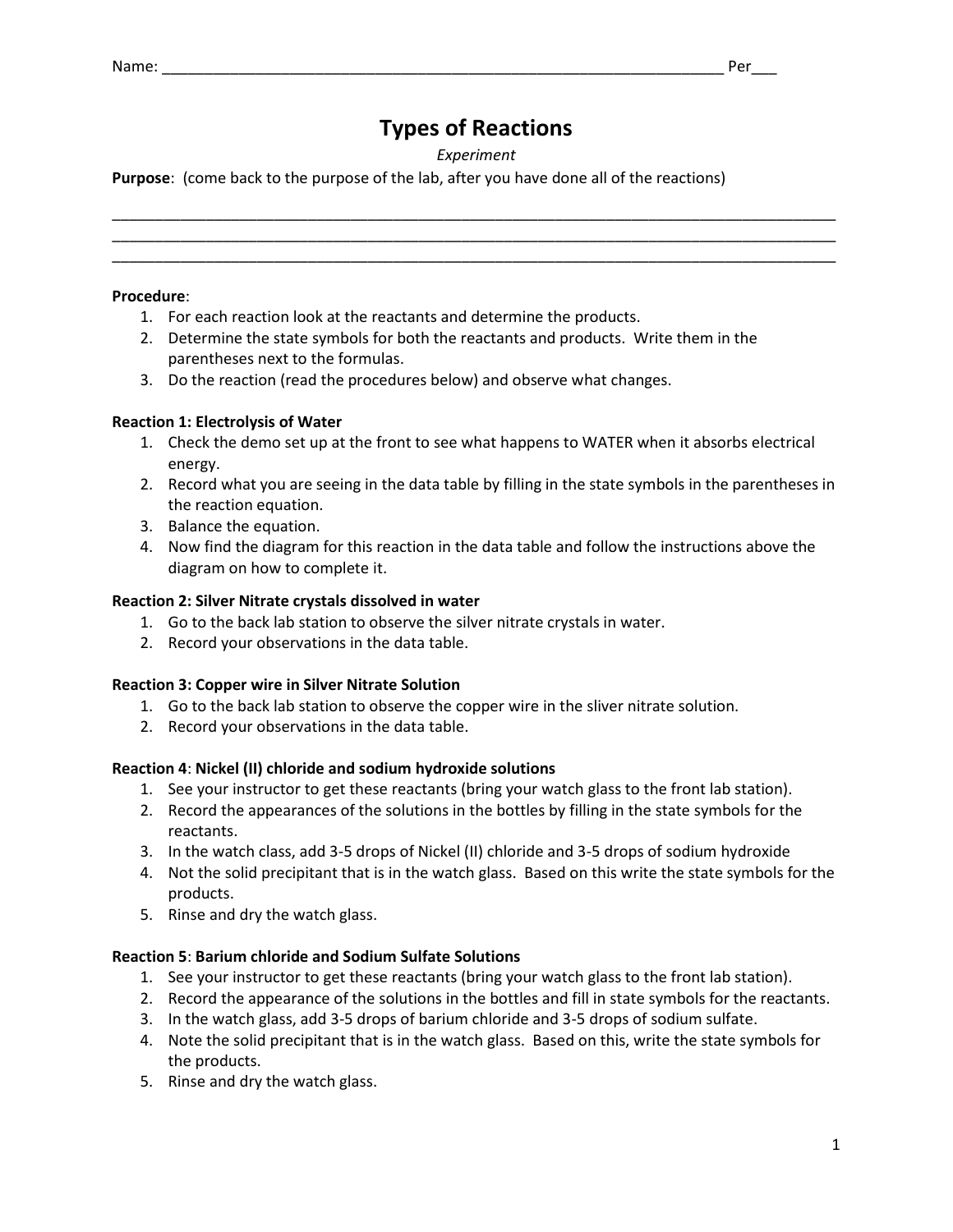- 1. In a 50 mL beaker, add a tiny scoop of copper (II) chloride crystals (see your instructor to get this reactant)
- 2. Fill in state symbol for this reactant.
- 3. To this add distilled water to the 20 mL mark and swirl to dissolve the crystals and form a solution.
- 4. Fill in the state symbols for the products. (The crystals should have dissolved in the water)
- 5. Dump these crystals into the waste container on the back lab station.

# **Reaction 7**: **Heating Copper (II) Sulfate crystals**

- 1. To the medium test tube, add five crystals of copper (II) sulfate pentahydrate.
- 2. Record the appearance of the crystals by filling in the state symbol for them.
- 3. Using a test tube holder clamped to the TOP of the test tube, hold the bottom of the test tube in the middle of the flame of a lit burner, at an angle. Do not hold the test tube straight up or point at anyone.
- 4. Watch as the crystals are heated until you see a change, including something familiar coming out of the crystals and collecting on the sides of the test tube.
- 5. Look at the crystals and the stuff on the sides of the tube. What do you think the stuff on the sides of the tube is? Fill in state symbols for the products?
- 6. Set the test tube aside to cool until you are ready to clean up. DON'T rinse yet! The tube will be too hot and will crack.

# **Reaction 8**: **Demo: Burning Methanol**

- 1. Come to the front with your whole group, each person brining their lab and something to write with.
- 2. Your instructor will light the methanol and capture the products for you to see what you can write the state symbols for everything.

# **Reaction 9**: **Burning Magnesium**

- 1. Obtain some magnesium powder from the instructor and take it back to your table.
- 2. Write the state symbols for the magnesium and the oxygen, which is in the air.
- 3. Light your burner and throw a pinch of the magnesium into the middle of the flame where it will react with the oxygen in the air.
- 4. The ashes are the product of the reaction, so now you can write the state symbol for it.
- 5. Blow the ashes off of the table. Toss the match into the trash (do not throw the match into the sink)

# **Reaction 10**: **Sodium Bicarbonate in Acetic Acid**

- 1. Fill the 100 mL beaker with 20 drops of acetic acid. Bring this beaker back to your lab bench and set it on the table.
- 2. What is the state symbol for the acid?
- 3. Obtain a scoop of sodium bicarbonate and put it on to a piece of wax paper. Bring this back to your lab table. What is the state symbol for the powder?
- 4. You have seen this reaction before. When everyone is watching, slide the sodium bicarbonate from the wax paper into the acetic acid. Observe the changes, including temperature change, and record the state symbols of the products.

Clean up and Get a Stamp.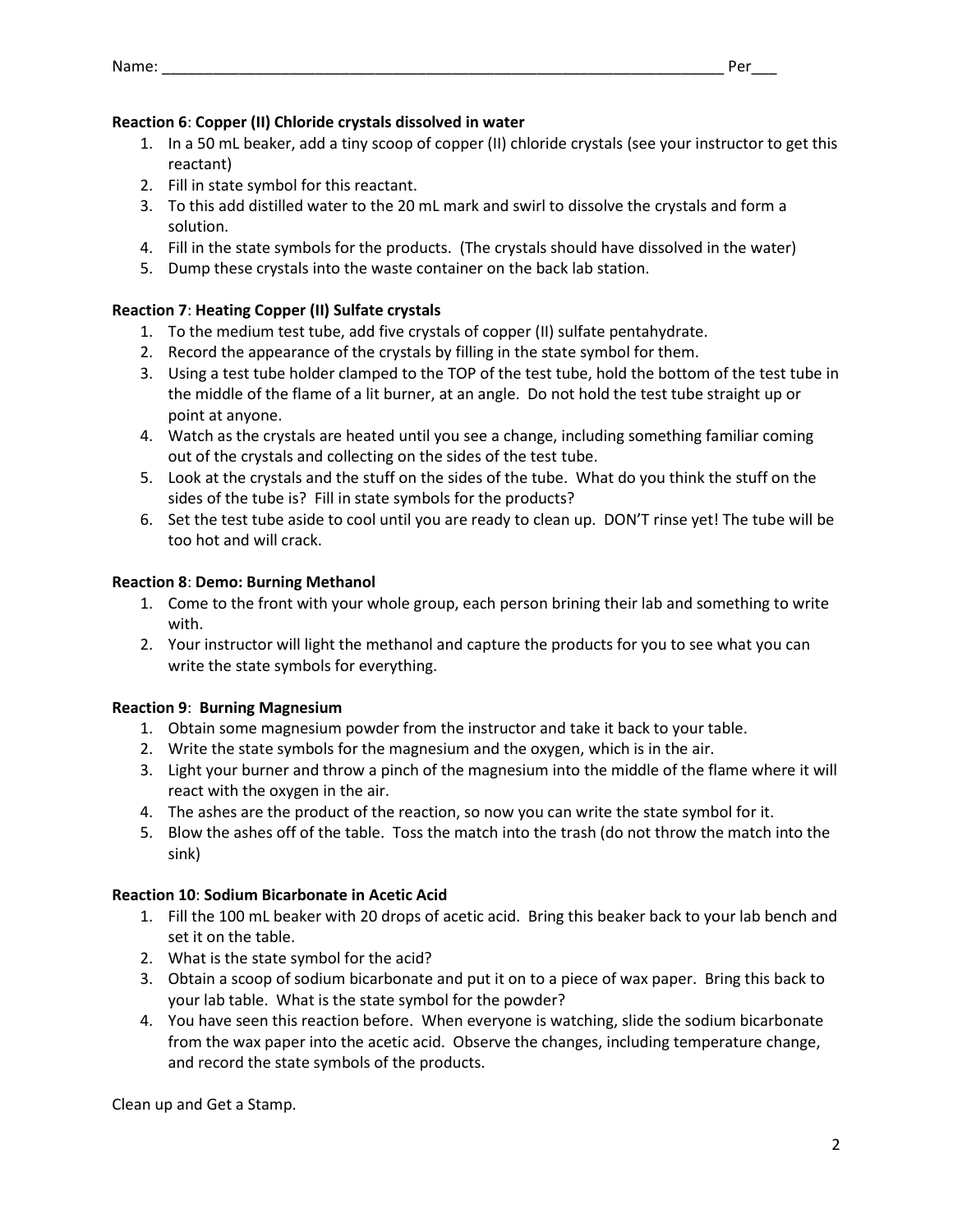Fill in the following data table and analysis for each of the following reactions. For each reaction you will need to do the following:

- 1. Name the reactants and products.
- 2. Write the formulas for the reactants and products (predict the products).
- 3. Write the balanced chemical equation.
- 4. Write the state symbols for each of the reactants and products.
- 5. Record the observations that you saw during the reaction (evidence of a chemical reaction).
- 6. Identify the type of reaction.

|                                                                                    |  |  |  |  | $Ca(OH)_2$ (aq) + 2 HCl (aq) $\rightarrow$ 2 H <sub>2</sub> O (I) + CaCl <sub>2</sub> (s)      |
|------------------------------------------------------------------------------------|--|--|--|--|------------------------------------------------------------------------------------------------|
|                                                                                    |  |  |  |  | Calcium hydroxide $+$ hydrochloric acid $\rightarrow$ dihydrogen monoxide $+$ calcium chloride |
| Observations: The indication turned blue after the calcium hydroxide was added.    |  |  |  |  |                                                                                                |
| Reaction Type: __Neutralization (double replacement)                               |  |  |  |  |                                                                                                |
| <b>Reaction 1: Electrolysis of water</b>                                           |  |  |  |  |                                                                                                |
| $H_2$ ( ) $+$ $O_2$ ( ) $+$ $H_2O$ ( )                                             |  |  |  |  |                                                                                                |
|                                                                                    |  |  |  |  |                                                                                                |
| Observations:                                                                      |  |  |  |  |                                                                                                |
|                                                                                    |  |  |  |  |                                                                                                |
|                                                                                    |  |  |  |  |                                                                                                |
|                                                                                    |  |  |  |  |                                                                                                |
|                                                                                    |  |  |  |  |                                                                                                |
|                                                                                    |  |  |  |  |                                                                                                |
| Explain how you know which gas in in which tube in the electrolysis demonstration? |  |  |  |  |                                                                                                |
| Reaction 2: Silver Nitrate crystals dissolved in water                             |  |  |  |  |                                                                                                |
| AgNO <sub>3</sub> ( ) $\rightarrow$ $\frac{Ag^+()}{=}$ + $\frac{NO_3^-()}{}$       |  |  |  |  |                                                                                                |
|                                                                                    |  |  |  |  |                                                                                                |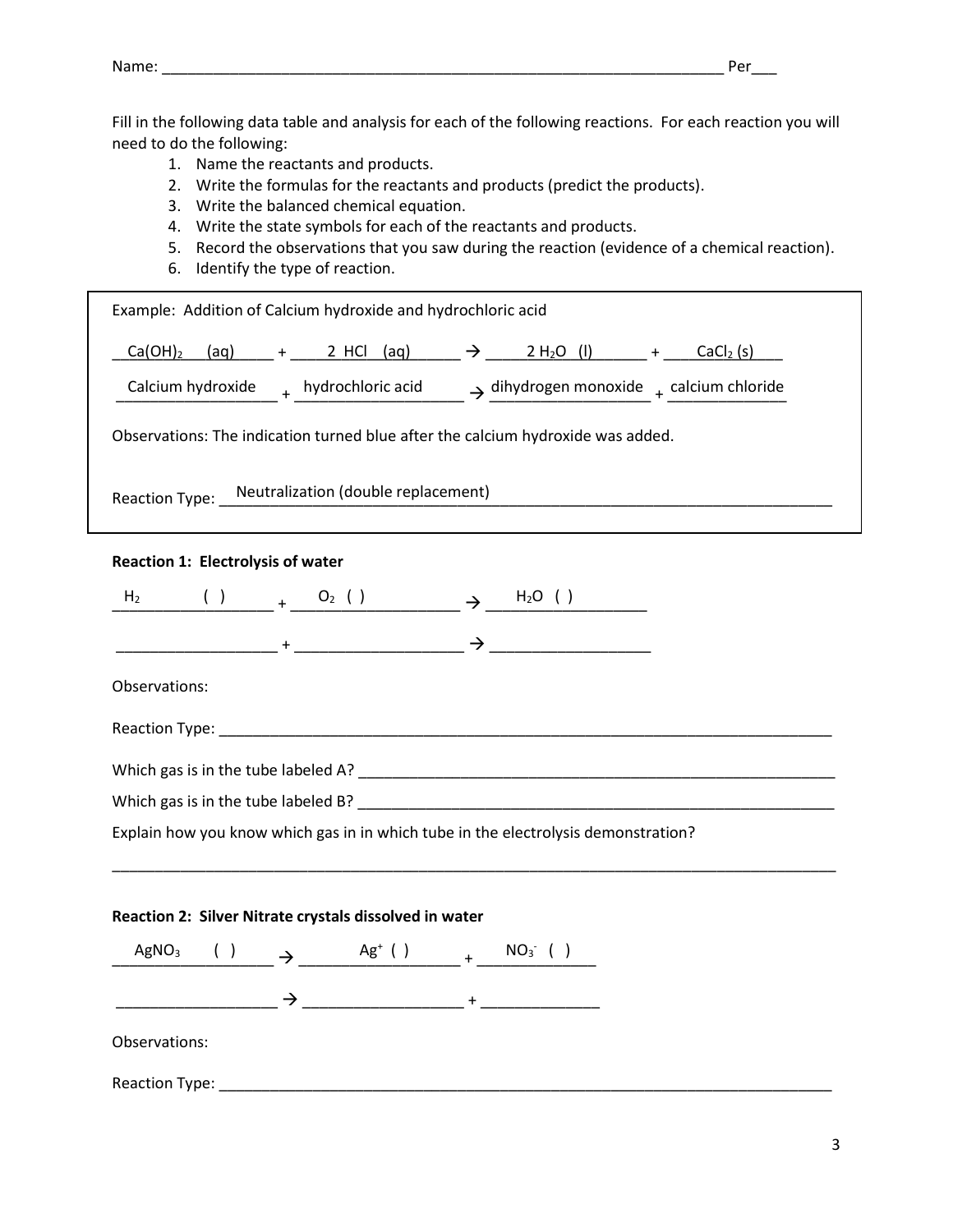| Nam⊬ |  |
|------|--|
|      |  |

|                | Reaction 3: Copper wire in Silver Nitrate solution.             |  |  |                                                                                                 |  |
|----------------|-----------------------------------------------------------------|--|--|-------------------------------------------------------------------------------------------------|--|
|                |                                                                 |  |  | $Cu$ () $+$ AgNO <sub>3</sub> (aq) $\rightarrow$ Ag () $+$ Cu(NO <sub>3</sub> ) <sub>2</sub> () |  |
|                |                                                                 |  |  |                                                                                                 |  |
|                |                                                                 |  |  |                                                                                                 |  |
| Observations:  |                                                                 |  |  |                                                                                                 |  |
|                |                                                                 |  |  |                                                                                                 |  |
|                |                                                                 |  |  |                                                                                                 |  |
|                | Reaction 4: Nickel (II) chloride and sodium hydroxide solutions |  |  |                                                                                                 |  |
|                |                                                                 |  |  | $NiCl_2$ ( ) $+$ $NaOH$ ( ) $\rightarrow$ $NaCl$ $(aq)$ $+$ $Ni(OH)_2$ ( )                      |  |
|                |                                                                 |  |  |                                                                                                 |  |
|                |                                                                 |  |  |                                                                                                 |  |
| Observations:  |                                                                 |  |  |                                                                                                 |  |
|                |                                                                 |  |  |                                                                                                 |  |
|                |                                                                 |  |  |                                                                                                 |  |
|                | <b>Reaction 5: Barium Chloride and Sodium Sulfate solutions</b> |  |  |                                                                                                 |  |
|                |                                                                 |  |  |                                                                                                 |  |
|                |                                                                 |  |  | $BaCl2$ ( ) $+$ $Na2SO4$ ( ) $\rightarrow$ $MaCl$ $(aq)$ $+$ $BaSO4$ ( )                        |  |
|                |                                                                 |  |  |                                                                                                 |  |
|                |                                                                 |  |  |                                                                                                 |  |
| Observations:  |                                                                 |  |  |                                                                                                 |  |
|                |                                                                 |  |  |                                                                                                 |  |
|                | Reaction 6: Copper (II) chloride crystals dissolved in water    |  |  |                                                                                                 |  |
|                |                                                                 |  |  |                                                                                                 |  |
|                |                                                                 |  |  | CuCl <sub>2</sub> ( ) $\rightarrow$ Cu <sup>2+</sup> ( ) + Cl <sup>-</sup> ( )                  |  |
|                |                                                                 |  |  |                                                                                                 |  |
|                |                                                                 |  |  |                                                                                                 |  |
| Observations:  |                                                                 |  |  |                                                                                                 |  |
|                |                                                                 |  |  |                                                                                                 |  |
|                |                                                                 |  |  |                                                                                                 |  |
|                | Reaction 7: Heating of copper (II) sulfate crystals             |  |  |                                                                                                 |  |
|                |                                                                 |  |  | $Cu(SO_4)_2^* 5H_2O$ ( ) $\rightarrow$ $CuSO_4$ ( ) $+ H_2O$ ( )                                |  |
|                |                                                                 |  |  |                                                                                                 |  |
|                |                                                                 |  |  |                                                                                                 |  |
| Observations:  |                                                                 |  |  |                                                                                                 |  |
|                |                                                                 |  |  |                                                                                                 |  |
| Reaction Type: |                                                                 |  |  |                                                                                                 |  |